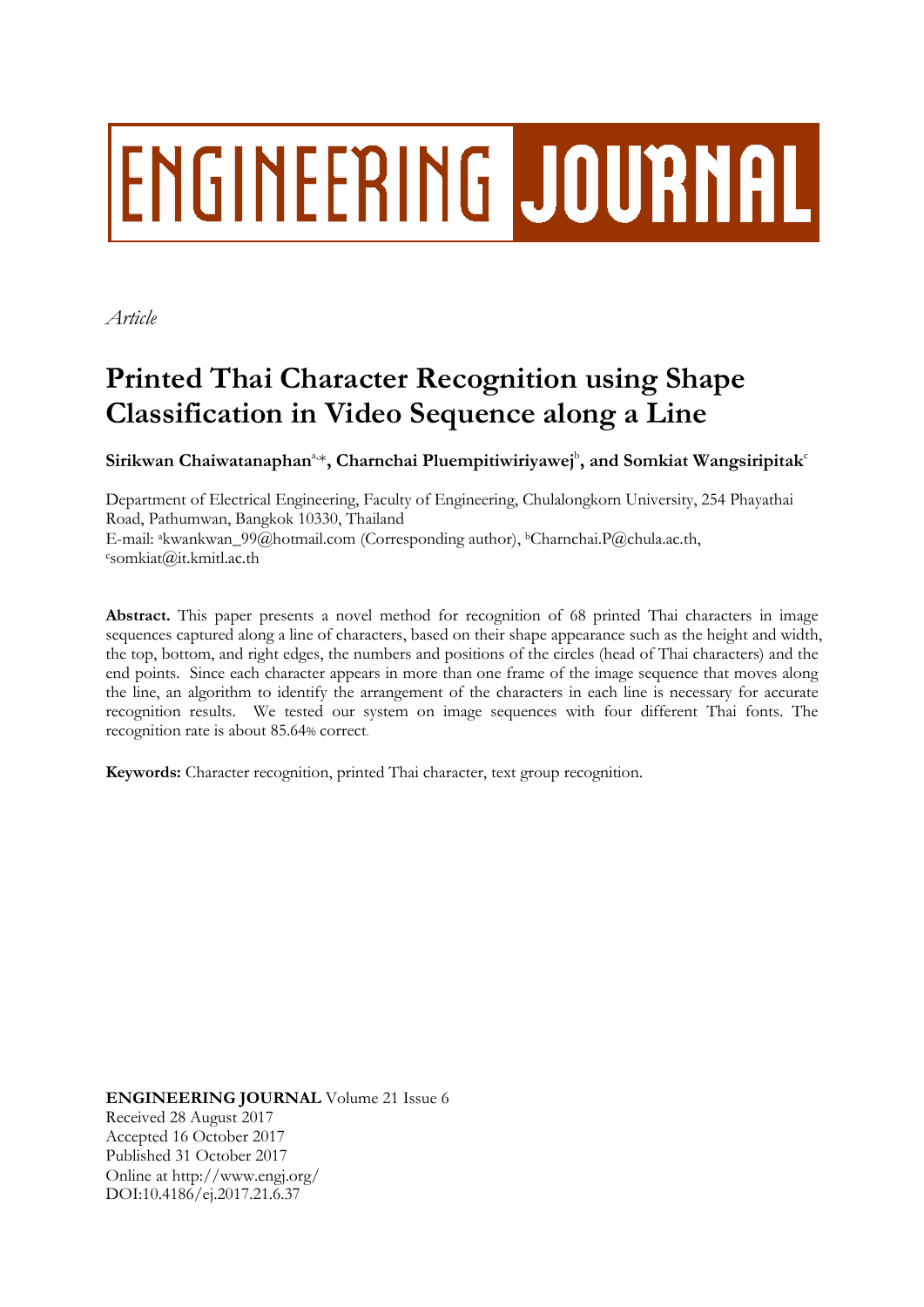# **1. Introduction**

Computer Vision is camera image processing (similar to like human eyes) to be able to remember and classify things like humans. Currently, computer vision is more involved in various fields. For example, in security systems, computer vision is used to enhance the security and monitor crime. For industrial areas, computer vision is used for product sorting and quality check. In addition, computer vision has begun to be use for educational purposes such as help in reading book for the visually impaired or pronunciation practice with children. We realize the importance of education, so we want to develop a system which uses camera to read the text along the line and process the character recognition, then convert into the speaking voice to facilitate the visually impaired in reading books. Character recognition system designed for this study focuses on reading the Thai Alphabet along the line continually via video camera which is different from character recognition system processing the text from camera (or scan) image taking the whole page in single shot. By camera shooting method, there will be only one image for analyzing, and the image may not be clear caused by many factors such as unstable light conditions, shading, and blurry text from shaking camera. Thus, these factors considerably affect character recognition. Moreover, text need to be sorted out line by line before processing, so this makes it a time-consuming process. Besides, single image processing need high resolution picture that can clearly show every single letter on page, but most normal camera cannot take enough resolution image.

In this study, we decided to create a recognition system for analyzing a sequences of images from the video camera in normal resolution capturing character continually in each line of text due to many advantages: (1) The system could take advantage from the character that appear in more than one frame of the image sequence, so the results of character recognition is more precise; (2) The system does not require line separating process as in image analysis because video camera capture text along the line as well; and (3) High resolution camera that can clearly capture the whole page in single time is not require.

# **2. Related Concepts**

Characters of the Thai alphabet that we analysed consist of 44 consonant letters, 9 vowel letter and 5 tone marks, total 68 characters. We test our recognition system with text image sequences in 4 fronts which are; Angsana New, Cordia New, Tahoma and TH Sarabun New. Our recognition system consist of 3 main processes which are: (1) The preparing of image sequences before character recognition process [1]; (2) Recognition process of each character;  $[2 - 5]$  and (3) The grouping of characters in each line and display text recognition [1].

# **2.1. The Preparing of Image Sequences before Character Recognition Process Related Concepts**

We use camera that has resolution 240\*320 pixel and frame rate is 30 FPS. Video for processing must detect continuous text along a line. A sequence of images from video cameras at a short period consists of several and similar tiled frames. The processing of every frame of image sequences consistently will takes a very long time, be redundant and also lead to the inability to give real time result of recognition, so we choose only some frames for processing. We found that by moving camera along the line in rate of about 0.9 mm per second, the proper rate for choosing a frame to process is in every 20 frames. In other words, the system will select the 1<sup>st</sup>, 20<sup>th</sup>, 40<sup>th</sup> frames from image sequence to analyze to get real time recognition of text along the line from the system. With this frame selecting rate, we found that the same character will appear in analysed frame at least 3 frames continuously.

Each frame is selected for analyses are sent through image segmentation algorithm to separate each character before passing to recognition algorithm. The algorithm for image segmentation includes: (1) Separating background from the character, we use thresholding method because the analyzed image will be obviously divided into 2 parts; the white background and the dark-printed characters. This method is uncomplicated and effective immediately, which saves time; (2) After that, the system will break each character to find out the number and placement of each character in each frame by using the connected components method, the result showed in Fig. 1(a). It shows that a frame consists of complete character in the middle the frame, incomplete ones on the left and right of the frame; (3) Incomplete characters delete method, these characters will result in recognition errors. In this method, the system considered the elements that linked together that connected to the edge of the frame as incomplete character, in Fig. 1(b).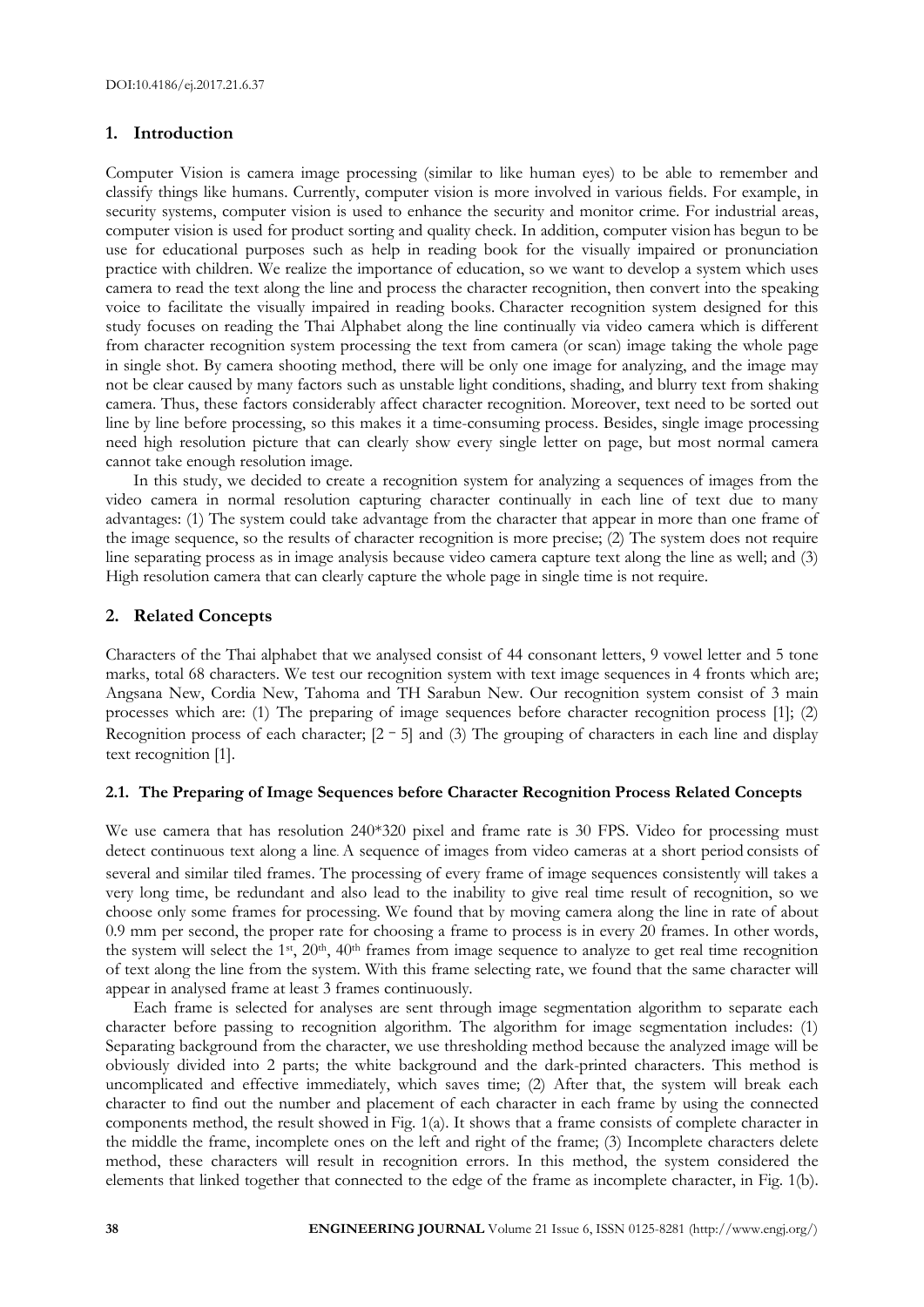Then, the system will send each character through character recognition algorithm which is described in the next section. After that, keep the recognition results in sets as in Fig. 2 which each row assigned to be segmentation and recognition character from each frame. The result from next frames will be placed in new row until all the frames are processed. The number of frames and rows will be used in character arrangement algorithm later [1].



Fig. 1. Delete character which recognize error: (a) Image from video; (b) Image from deleting character.



Fig. 2. Select image and rearrange in matrix.

#### **2.2. Character Recognition**

The series of information from previous stage will be processed to identify the character, and each character has unique shape appearances that we use for classification as follows [2, 3]: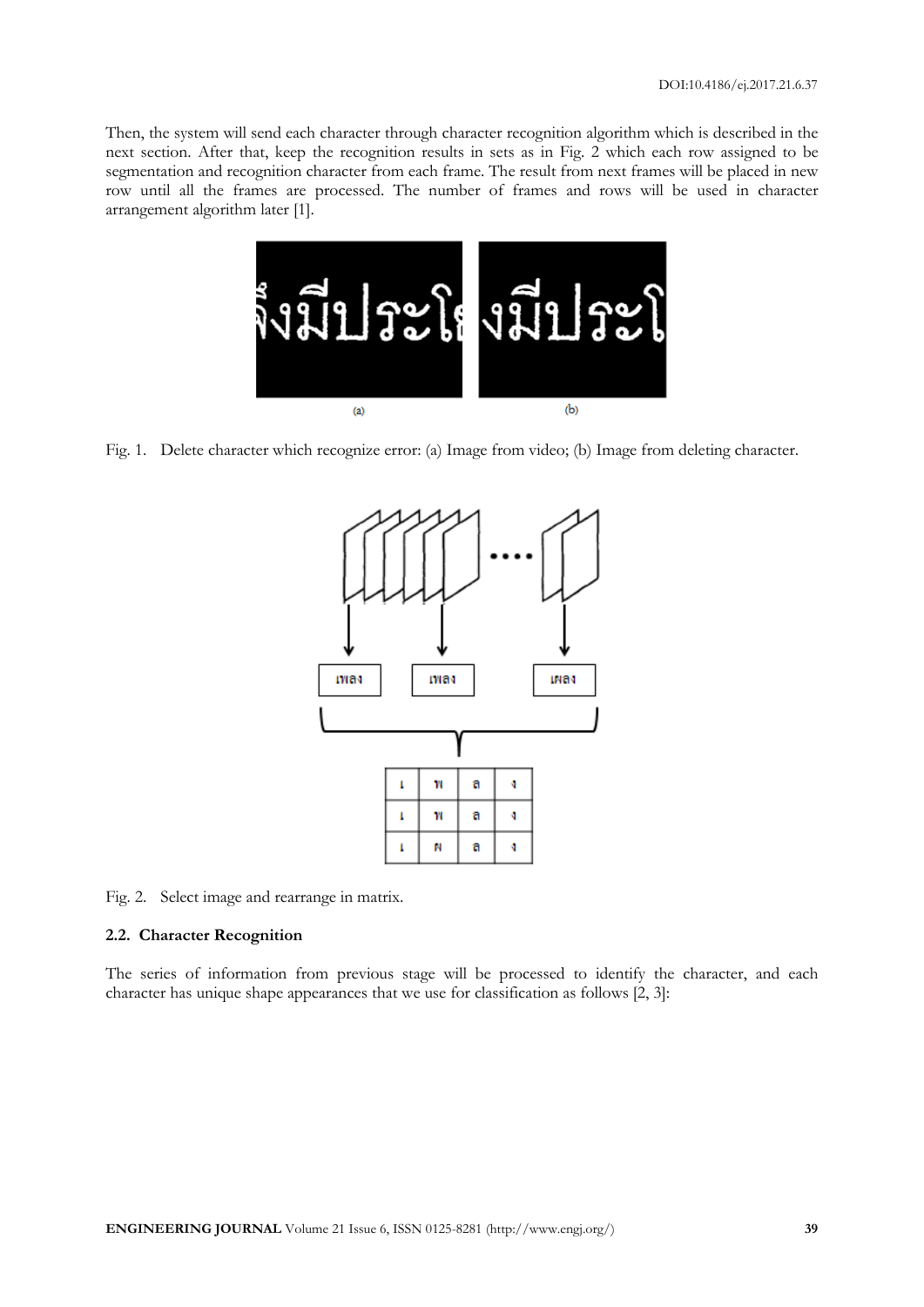1. The height and width



2. The top, bottom, and right edges







3. The numbers and positions of the circles (head of Thai characters)



4. The end points



The numbers and positions of endpoint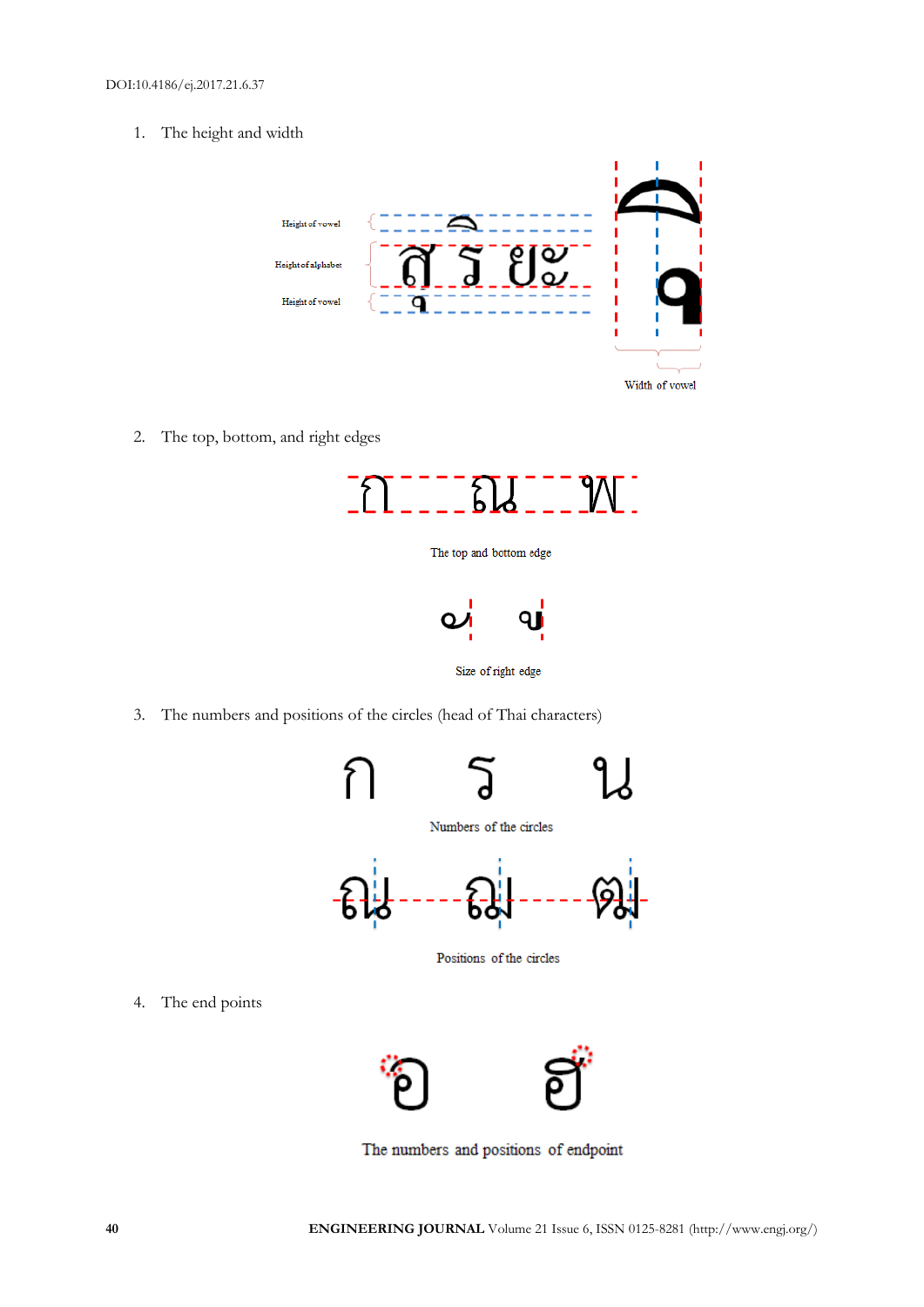5. Direction from circles



We will use these appearances to classify characters into four main groups as the following first [4, 5].

- $G$ roup 1 อะ อิ อี อี อี อี อุ อู อา อ่ อ้ อ๊ อ๋ อิ์ อ์
- $G$ roup 2 ข ข ง จ ช ซ ธ บ ป ย ร ว ษ อ ฮ ฤ ฦ อา เ โ ใ ไ ๆ
- Group <sup>3</sup> ก ค ฅ ฆ ฉ ญ ฎ ฑ ด ต ถ ท น ผ ฝ พ ฟ ภ ม ล ศ ส ห ฬ
- Group 4 ฌ ฏ ฒ ณ

Then make sub-classifications of recognition by using unique shape appearance above until get the result of recognition for each character. For example in Group 4 which includes ฌ ฒ ณ, we use positions of the circles to classify 3 characters again. As we can notice that character "ณ" is only one in group that has circle on the right side, we can distinguish "ณ" from others and code it 66 as showed in Fig. 3. Each character are coded and shown in Fig. 4.

|                   | ฌู | ରା | ณี |
|-------------------|----|----|----|
| Code of character | 64 | 65 | 66 |

| ก | 39 | ល្វ | 56 | น  | 57 | ą | 34 | î   | 37 | อ้  | 9  |
|---|----|-----|----|----|----|---|----|-----|----|-----|----|
| I | 15 | ŋ   | 30 | บ  | 18 | Й | 45 | ٩   | 38 | ข้  | 2  |
| q | 17 | ŋ   | 63 | ป  | 19 | Ħ | 23 | 93  | 67 | ขึ  | 13 |
| Α | 40 | ត្ត | 31 | Ы  | 59 | ø | 49 | ขา  | 27 | ã   | 11 |
| 闁 | 52 | ٩η  | 62 | ฝ  | 42 | N | 55 | จิ  | 4  | ข้  | 12 |
| g | 60 | 鳯   | 65 | W  | 61 | Ŵ | 44 | อี  | 6  | ข้  | 8  |
| 4 | 28 | ณ   | 66 | W  | 43 | Ð | 24 | ซึ่ | 14 | ម៉ឺ | 5  |
| ۹ | 30 | Й   | 41 | ภ  | 47 | ũ | 26 | ชื  | 7  | t   | 10 |
| D | 50 | M   | 53 | 'n | 58 | η | 32 | ŀ   | 25 |     |    |
| I | 20 | ถ   | 46 | 힙  | 16 | η | 33 | u   | 68 |     |    |
| 衜 | 21 | 91  | 54 | đ  | 36 | 1 | 29 | ข้า | 3  |     |    |
| ฌ | 64 | £   | 22 | ล  | 48 | Ί | 35 | ข่  | 1  |     |    |

Fig. 3. Recognition "ฌ".

Fig. 4. Code of character.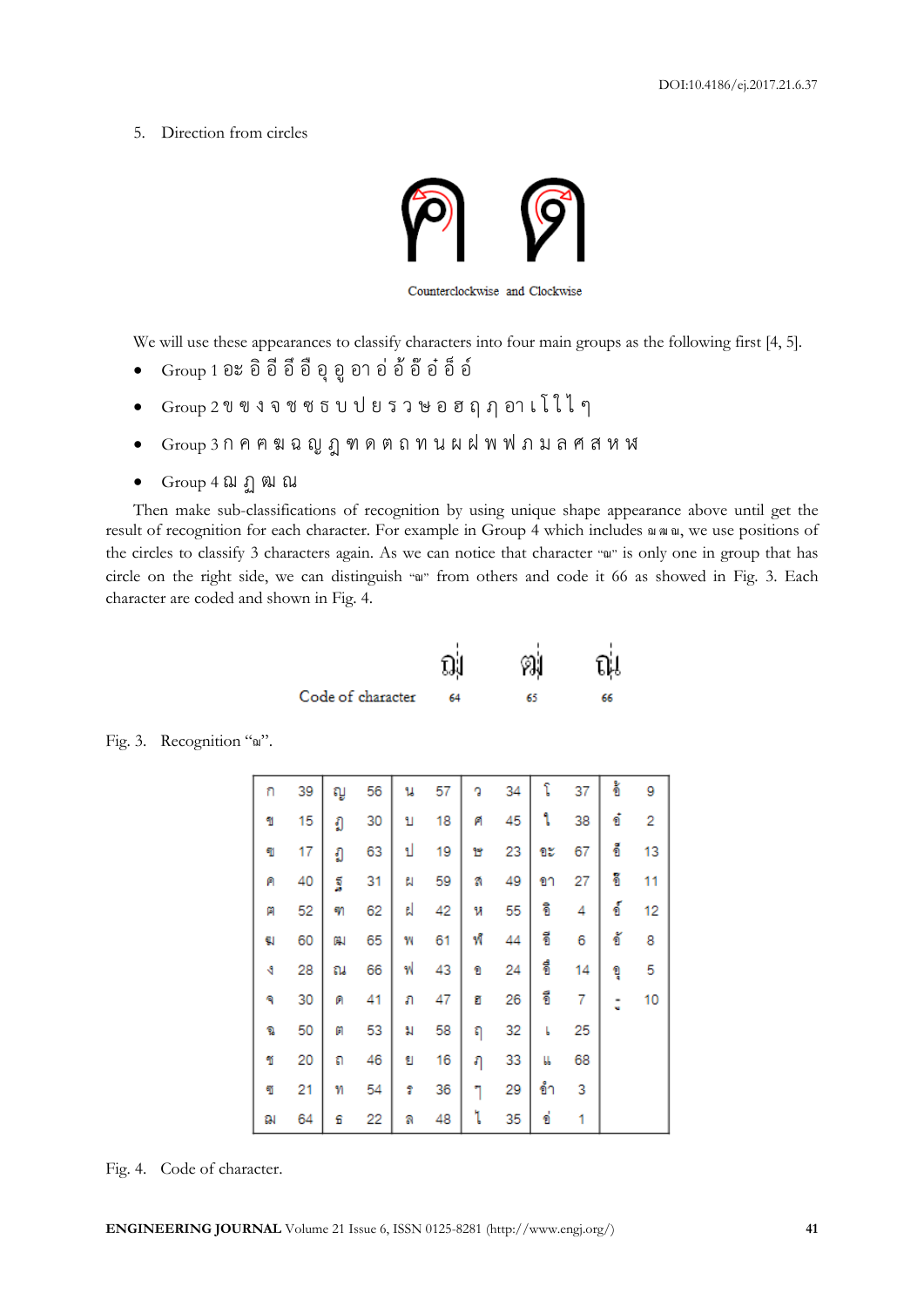In this process, there are 4 special characters; "อะ", "อำ", "แอ", "ญ" and "ฐ", so the system has to re-check to find these characters, with different conditions as follows. "อะ" and "แอ", when system find adjacent "อั" or "เอ", the code will be changed into "อะ" and "แอ" and the code second character as 0. "อำ", when the system finds code 3, code next character as 0 because "อำ" is divided into " $\circ$ " and " $\circ$ " and result in recognition error.  $\theta$ , when the system finds code 56, code next character as 0 because "ญ" is divided into two characters. "ฐ", when the system finds code 31, the previous and next character will be checked. If they are below 15, they will be recoded as 0 because ฐ is divided into two characters and can be checked from side character, and we cannot identify location of character.

#### **2.3. Grouping and Display the Character Recognition on Each Line**

After make thee code of each character, we will group and order them to increase the accuracy of each character. We use the code of each character for grouping. If similar codes are not found, system will create a new group and delete the member that contains less than 2. Then system will calculates the mode of each group and shows the character of each line as shown in Fig. 5 [1].

| C1 | C <sub>2</sub> |    |    | C3 C4 C5 C6 |    |
|----|----------------|----|----|-------------|----|
| 41 | 34             | 28 | 39 | 58          | 48 |
| 41 | 34             | 28 | 39 | 58          | 48 |
| 34 | 28             | 39 | 58 | 48          |    |
| 34 | 28             | 46 | 58 | 48          |    |
| 25 | 28             | 39 | 58 | 48          |    |
| 28 | 39             | 58 | 49 |             |    |
|    |                |    |    |             |    |

 $(a)$ 

| C <sub>1</sub> | $C2$ $C3$ |    |    |    |    | C4 C5 C6 C7 C8 |    | C9 |
|----------------|-----------|----|----|----|----|----------------|----|----|
| 41             | 34        |    | 28 | 39 |    | 58             | 48 |    |
| 41             | 34        |    | 28 | 39 |    | 58             | 48 |    |
|                | 34        |    | 28 | 39 |    | 58             | 48 |    |
|                | 34        |    | 28 |    | 46 | 58             | 48 |    |
|                |           | 25 | 28 | 39 |    | 58             | 48 |    |
|                |           |    | 28 | 39 |    | 58             |    | 49 |

(b)

 $C2$  $C1$  $C<sub>4</sub>$ C<sub>5</sub> C7 C<sub>8</sub>



Fig. 5. Grouping and display: (a) Result of recognition; (b) Grouping same code; (c) Select group; (d) Select code per group; (e) Convert code to character.

## **3. Results and Discussion**

In character recognition algorithms, we used 1762 samples of characters for test which results are shown in Table 1. Since we used 4 forms of character font, some character recognitions are errors.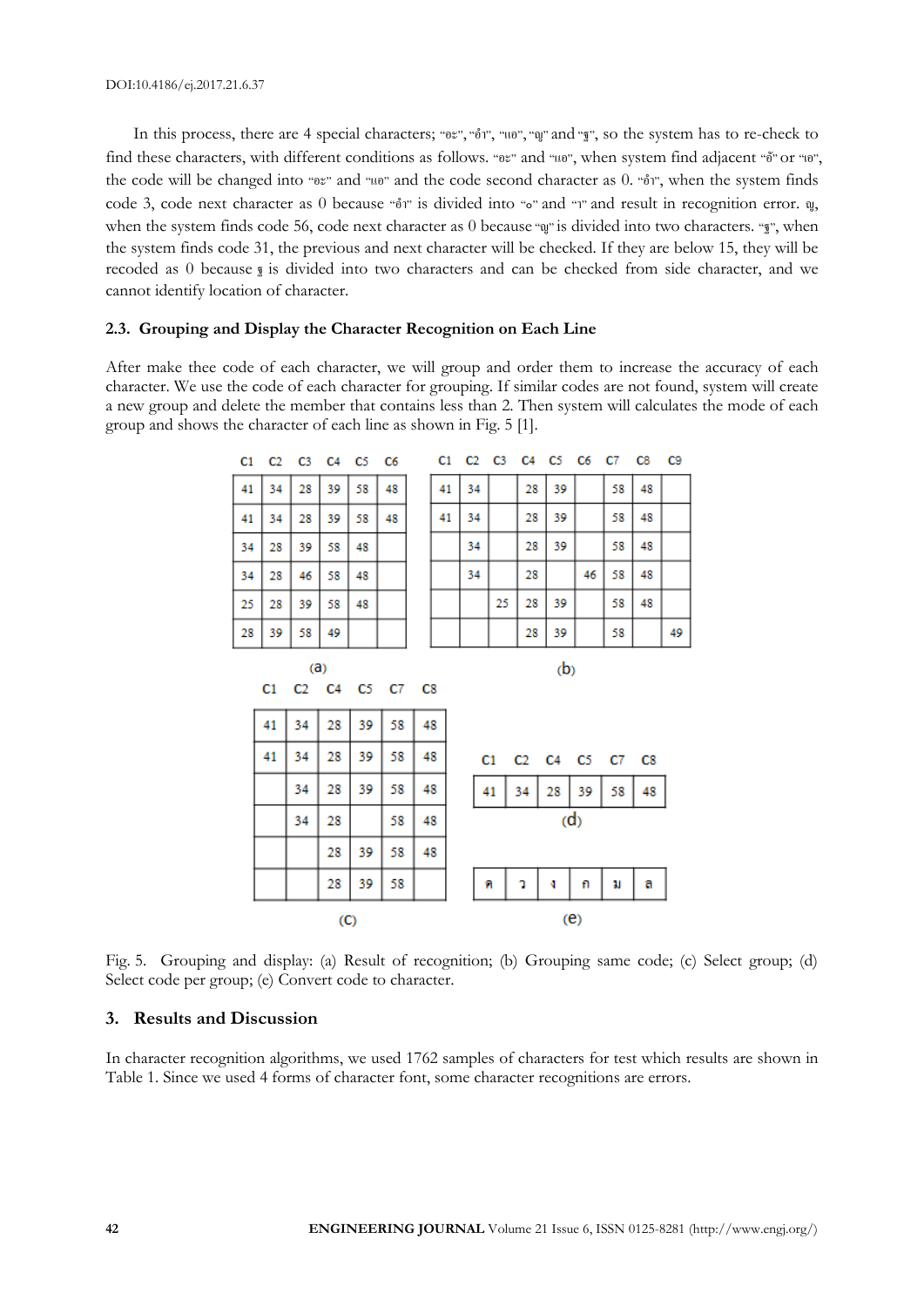| Character  | Number of character | Number of character | Number of character |  |
|------------|---------------------|---------------------|---------------------|--|
|            |                     | correctly           | incorrectly         |  |
| Alphabet   | 1162                | 978 (84.17%)        | 184 (15.83%)        |  |
| Vowel      | 445                 | 404 (90.79%)        | 41 (9.21%)          |  |
| Tone marks | 155                 | 127 (81.94%)        | 28 (18.06%)         |  |
| Total      | 1762                | 1509 (85.64%)       | 253 (14.36%)        |  |

Table 1. Result of character recognition processing.

The analysis found that the process of recognition errors may be due to several reasons, which are: (1) The same letter with some different looks in each font may cause classification error in recognition, for example, "ช" from each font showed in Fig. 6 are different with circle; (2) Errors in the recognition may lead from the effects of characters segmentation process are incomplete, as shown in Fig. 7 which the right edge of "อ" is disappeared; (3) The characters are overlapped, for example, สระอิis overlapped with the end point of "ป" as shown in Fig. 8; (4) The errors may be due to the quality of the video that capture the character caused by light and shadow, so it is not easy to capture the text clearly.



Fig. 6. Font of character: (a) Angsana New; (b) Cordia New; (c) Tahoma; (d) TH Sarabun New.



Fig. 7. Character is not complete.



Fig. 8. Overlap character.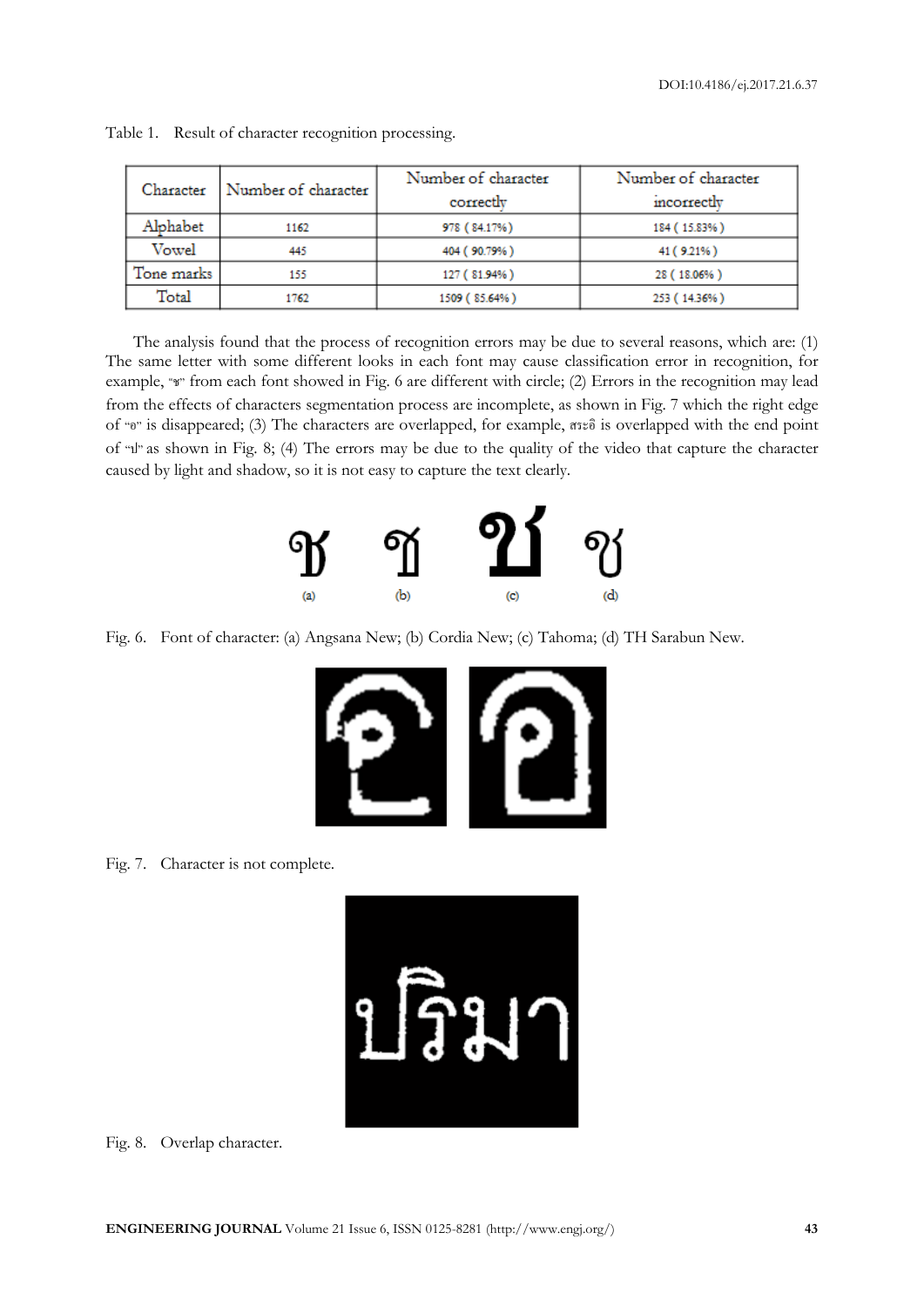In the character grouping process using 1598 characters from each frame results in four categories: (1) Characters that can be classified all correctly as shown in Fig. 9(a); (2) Characters with some classification errors such as "ข" in ขวดน้ำ are classified as "ขช", then become ชวดน้ำ as shown in Fig. 9(b); (3) Characters with all correct classification, but there are other characters that should not appears, for example, "ช" appear between "v" and "7" in vaning as shown in Fig. 9(c); (4) Characters set but some are missing or cannot be classified as shown in Fig. 9(d).





The results of the character recognition from an image sequence from the camera moving along the line, as presented in this research, especially the three types of errors are shown in Table 2. The analysis of similar images from video give more accurate result when making the group, but putting them into a sentence may not be correct because characters that cannot be classified will group together and showed in text, and lead to errors in text order. Missing character often come from the beginning and the end of the sentences. Because when shooting video, the areas will have less collected data than other areas, so the system cannot group these characters accurately.

Table 2. Result of character selection and showing the result process.

| Font           | Error of character selection and showing the result process |                           |                |  |  |  |
|----------------|-------------------------------------------------------------|---------------------------|----------------|--|--|--|
|                | Incorrect                                                   | Inserting error character | Loss character |  |  |  |
| Angsana New    | 109 (6.82%)                                                 | 94 (5.88%)                | 34 (2.13%)     |  |  |  |
| Cordia New     | 92 (5.76%)                                                  | 107 (6.7%)                | 29 (1.81%)     |  |  |  |
| Tahoma         | 115 (7.2%)                                                  | 115 (7.2%)                | 37 (2.32%)     |  |  |  |
| TH Sarabun New | 82 (5.13%)                                                  | 107 (6.7%)                | 46 (2.88%)     |  |  |  |
| Total          | 398 (6.22%)                                                 | 423 (6.62%)               | 146 (2.28%)    |  |  |  |

# **4. Conclusion**

This paper shows the character recognition using image classification. Before you get into the character recognition we have to prepare the image sequence to collect from the video to find out the number of characters in each image and arranged in a matrix. Then, put the matrix into recognition process by using shape appearance of characters to identify each character. After identifying the characters, we will arrange and display the characters to be able to convert into a text. In the experiments, we are able to identify each characters, but we still find the problem of recognition errors due to the characters font being different. Therefore, we use character grouping to deduce such errors.